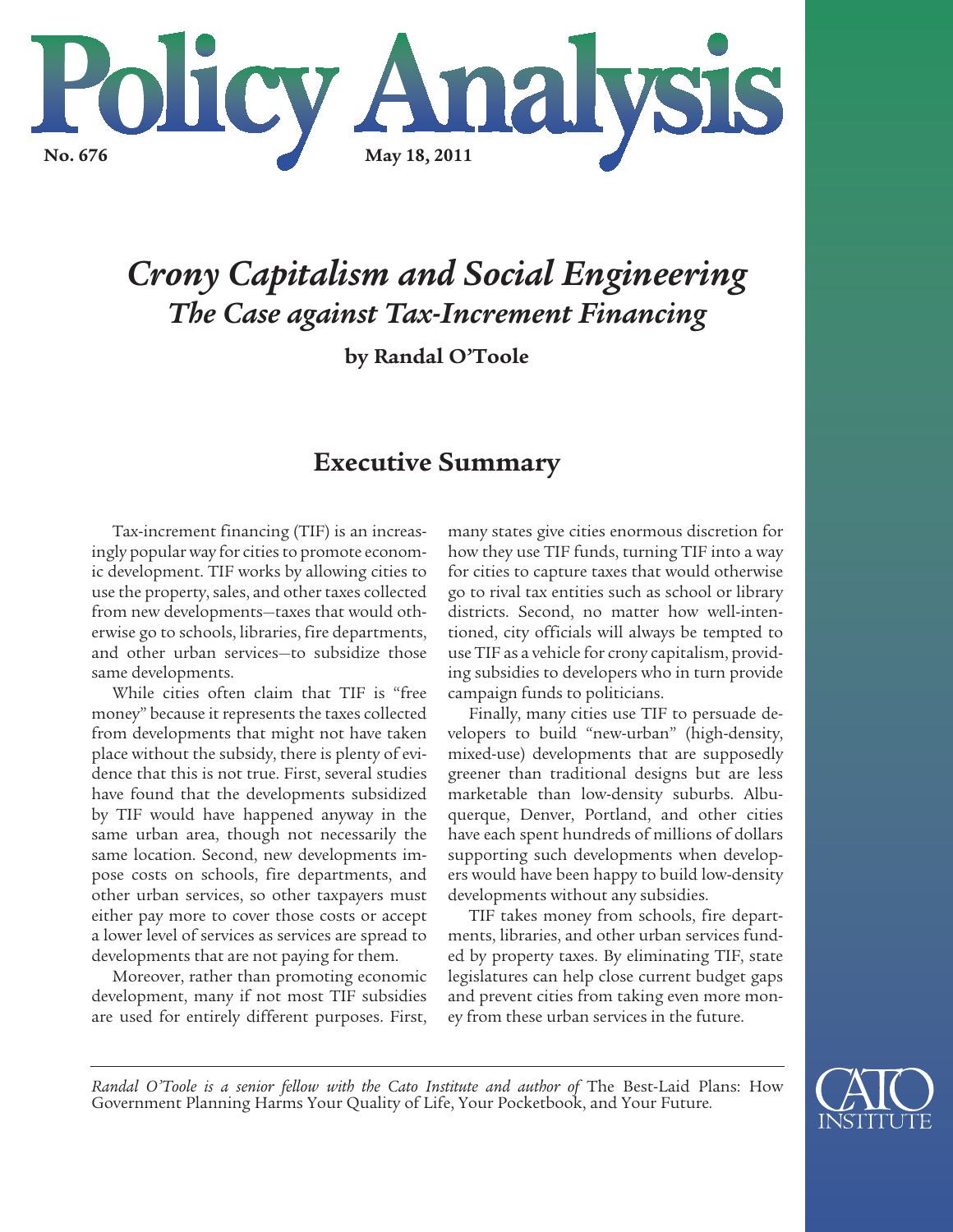**Indeed, 15 percent of Brown's salary when he was Oakland's mayor came from the city's redevelopment agency.**

## **Introduction**

When Jerry Brown took office for the second time as governor of California in 2011, the first thing he did was propose to eliminate the state's 400 urban redevelopment agencies.<sup>1</sup> Run by the cities and (in a few cases) counties, these agencies siphoned \$5.7 billion away from schools and other tax entities into municipal coffers in 2009.<sup>2</sup> Brown suggested that eliminating the agencies would be a major step toward helping the state close its \$28 billion deficit.

Brown was intimately familiar with redevelopment agencies: as the mayor of Oakland from 1999 to 2007, he had doubled the size of the city's redevelopment districts.<sup>3</sup> Although redevelopment funds are legally dedicated to fighting blight and promoting economic development, the *Los Angeles Times* noted that cities often used them "as emergency ATMs to pay for core services, including police, fire and code enforcement, and sometimes the mayor's salary." Indeed, 15 percent of Brown's salary when he was Oakland's mayor came from the city's redevelopment agency.<sup>4</sup>

In California and 48 other states, most urban redevelopment is paid for using taxincrement financing (TIF), a taxing method invented by the California legislature in 1952. As described in detail below, tax-increment financing uses the property (and sometimes sales or income) taxes collected from new developments to subsidize those very developments. It is also a way for cities to enhance their budgets at the expense of schools and other government entities. Redevelopment "seemed kind of magical," Brown himself stated when mayor of Oakland. "It was the way that you could spend on stuff that they wouldn't otherwise let you."5

More than three out of four California cities and nearly a third of California counties use TIF. Moreover, TIF is rapidly growing outside of California. From 1990 through 1995, American cities sold \$10.2 billion worth of bonds backed by TIF, more than 80 percent of which was for California.6 In the late 2000s, cities sold nearly \$20 billion worth of TIF bonds, and California's share had declined to less than 64 percent.<sup>7</sup> While California TIF bonds grew by 55 percent, TIF bonds in other states grew by 260 percent.

TIF has become a popular way for cities to subsidize all sorts of private developments, ranging from residential subdivisions to shopping malls and from streetcar lines to sports stadiums. The wide variety of ways TIF funds are spent is illustrated by the following news items that appeared in just one month in 2010:

- **●** Belleville, Illinois, gave a car dealer \$152,000 in TIF money "to help the dealership reinstate its General Motors franchise."8
- **●** Not to be outdone, La Quinta, California, spent \$2.3 million helping to remodel a car dealership and build a new showroom so the dealer could maintain its Kia franchise.<sup>9</sup>
- **●** The St. Louis suburb of Bridgeton gave THF Realty \$7.2 million in TIF money to cover more than 30 percent of the cost of developing a WalMart store.<sup>10</sup>
- **●** The Dallas suburb of Farmers Branch agreed to sell land to WalMart for less than a third of what the city paid for the land. Counting the costs of clearing the land and providing infrastructure, the town lost close to \$6 million on the deal, which it hopes to recoup in TIF revenues from the property.<sup>11</sup>
- **●** San Diego set aside 20 percent of tax increment revenues in downtown for affordable housing.<sup>12</sup>
- **●** San Diego also plans to use what it openly admits is a "legal trick" to use TIF money—by law dedicated to fixing blight—to house homeless people.13
- **●** St. Louis plans to use TIF money to help build a 4-mile streetcar line.<sup>14</sup>
- **●** Fort Worth also plans to use TIF money to build a streetcar line.<sup>15</sup>
- **●** Dallas plans to partly cover the oper-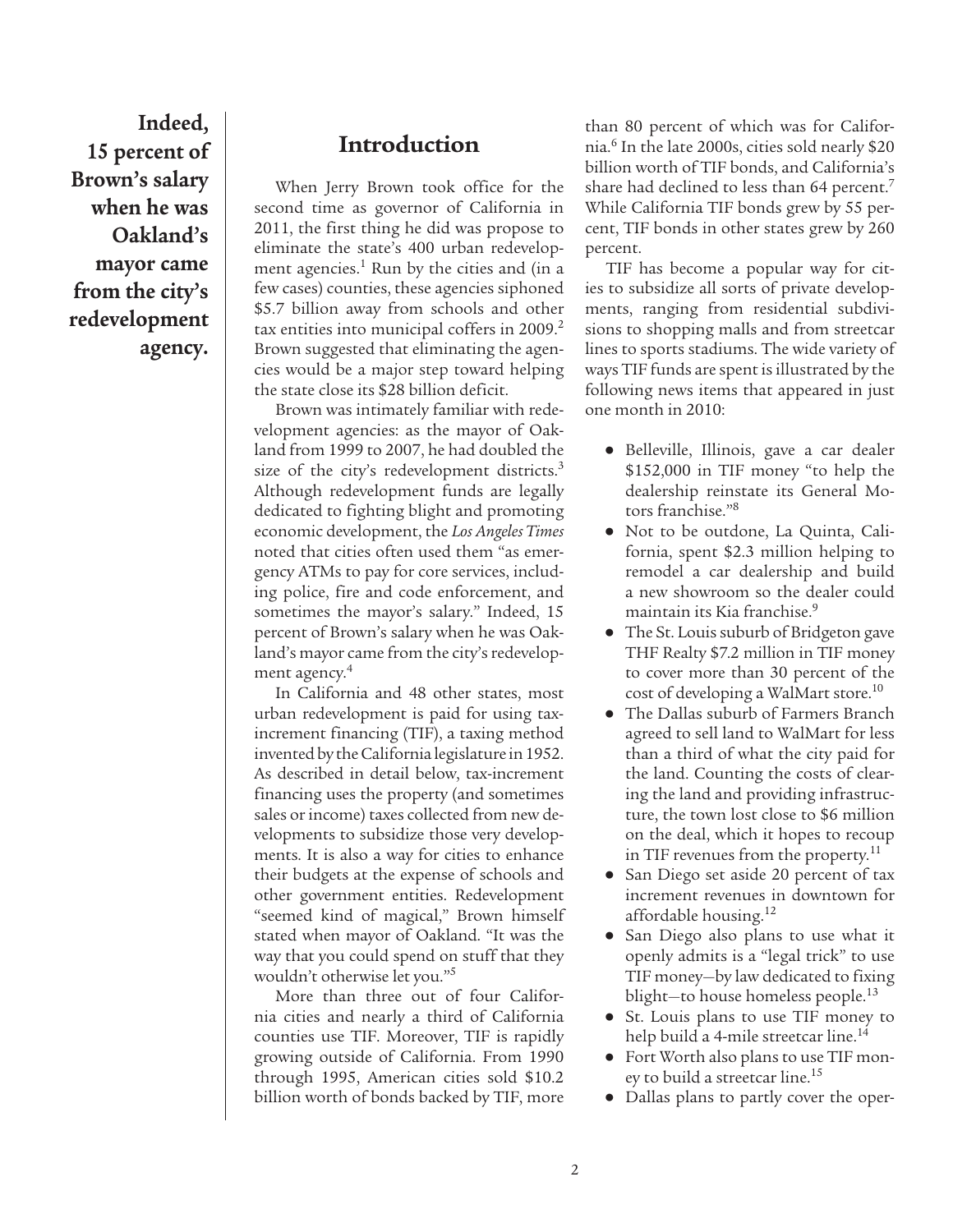ating losses of its new streetcar line with TIF money.<sup>16</sup>

- **●** The Ann Arbor Downtown Development Authority gave a delicatessen \$407,000—effectively the next 15 years of the deli's anticipated property taxes-to help it expand.<sup>17</sup> To get these funds, the deli owners had to ask the city to declare its property a "brownfield" even though it wasn't really polluted. "It's economic development," said an Ann Arbor planner, "It's not about environmental cleanup."18
- **●** The developer of a \$2.3 million sixscreen cinema in Freeport, Maine, asked for \$700,000 in TIF money, without which the "the project will not be feasible."<sup>19</sup> (The developer ended up accepting a mere \$200,000 in TIF funds, but this is just part of nearly \$20 million in subsidies given to the shopping mall in which the theater is located.<sup>20</sup>)
- **●** Escondido, California, gave \$10 million plus land to a developer for a hotel $^{21}$
- **●** The Memphis Industrial Development Board provided \$45 million in TIF money to support construction of a "full-service luxury" Hilton Hotel.<sup>22</sup>
- **●** Chicago used tax-increment financing to contribute \$54 million to the construction of a \$151 million shopping mall that included Target, Aldi, Subway, and other stores.<sup>23</sup>
- **●** Fishers, a suburb of Indianapolis, provided \$45 million in TIF funds to support a \$335 million mixed-use shopping mall.24
- **●** Sandy, Oregon, is spending \$30,000 in TIF money to hire artists to paint a 12-by-60-foot mural featuring the town's history.<sup>25</sup>

The 2005 Supreme Court decision in *Kelo v. New London* raised public awareness of how cities abuse eminent domain to benefit wealthy developers. But TIF is eminent domain's little-known partner: without TIF, few cities could afford to use eminent domain to take people's land for so-called economic development projects. This is one more reason legislatures should remove TIF from the list of tools cities can use to raise money.

#### **How TIF Works**

To obtain TIF funds, a city (or, in most states, a county) must draw a line around an area it wants to redevelop. This may be called an urban renewal district, a redevelopment district, or simply a TIF district.

At the time the TIF district is created, the property taxes generated by that area become the base taxes, and those taxes will continue to fund schools and other services for the lifetime of the district. But from that day forward, any increases, or increment, in taxes—whether from new development or from the increased value of existing land and developments—are retained by the urban-renewal agency for redevelopment.

While 31 states require the municipality to find that the area within the district is "blighted," as anyone familiar with the eminent domain issue knows, the determination of what is "blighted" is often contentious. Not only do 18 states not require a blight determination, at least 16 others weakened their blight requirements in the decade before the *Kelo* decision.26

In Missouri, neighborhoods have been declared blighted simply because the homes were older than  $35$  years.<sup>27</sup> When homeowners in a Michigan city argued that their neighborhood was not blighted, the city planner responded that "'blighted' does not mean shabby or marked for demolition. It simply means the area has revitalization potential."28 That definition effectively eliminates the blight requirement for any city whose only goal is to increase tax revenues.

Some states allow cities to create TIF districts for reasons other than blight. Idaho, for example, allows cities near state borders to create TIF districts if they are at a competitive disadvantage with cities in neighbor**TIF is eminent domain's littleknown partner: without TIF, few cities could afford to use eminent domain to take people's land for so-called economic development projects.**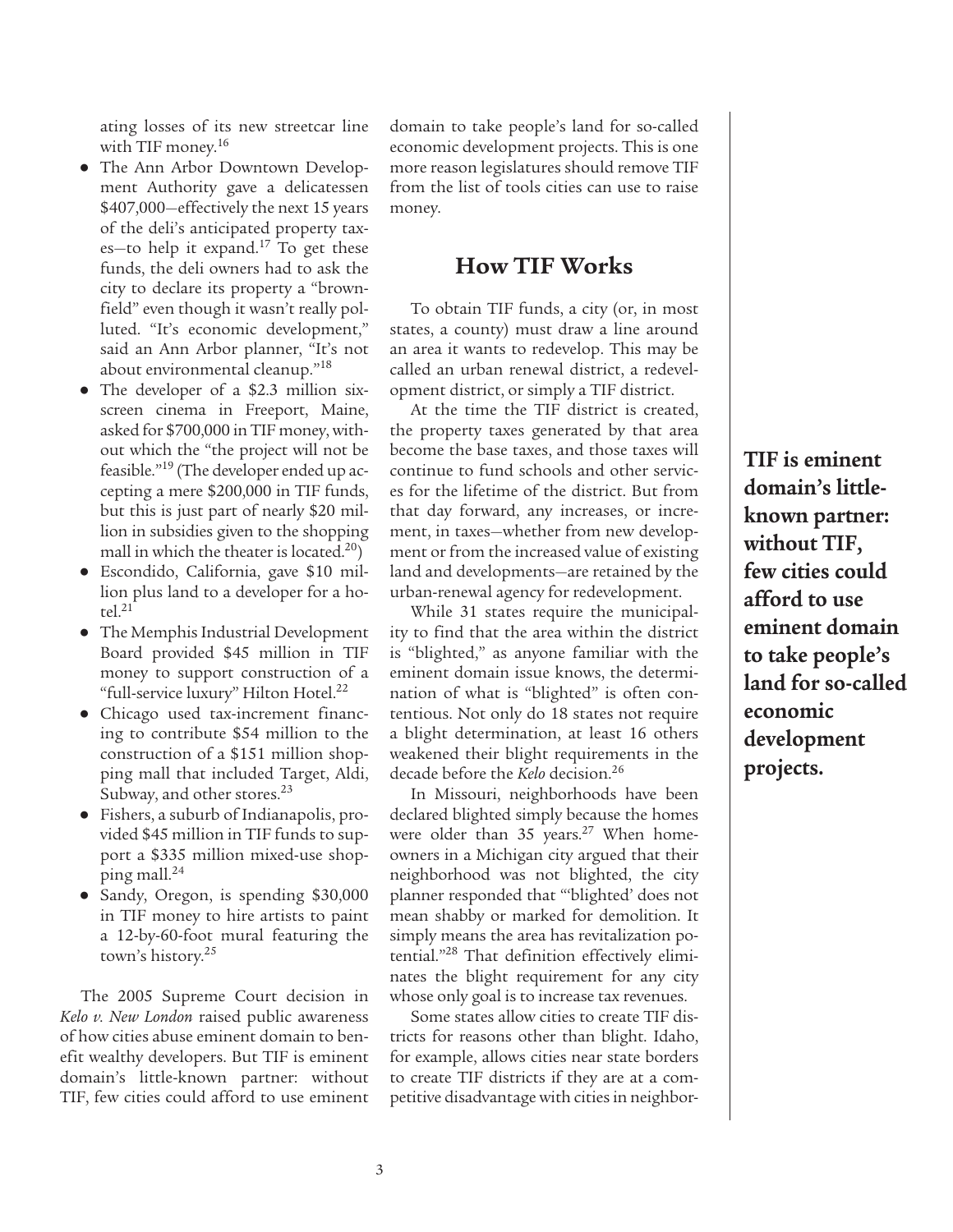ing states. The city of Post Falls used this to justify putting 40 percent of the land area of the city in a TIF district. Yet according to the Idaho State Tax Commission, Idaho's overall tax burden is significantly less than Washington's.29 It seems likely that Post Falls's TIF districts attracted more business away from nearby Idaho cities, such as Coeur d'Alene, than from Washington state. Significantly, Coeur d'Alene created two urbanrenewal districts five years after Post Falls created its first district, and two other nearby towns also recently created TIF districts.

Some states require little more than a public hearing to create a TIF district; others may require a study to determine if redevelopment is feasible. Only one state, Georgia, requires cities to ask voter approval to create a TIF district. Georgia also requires cities to obtain the consent of other taxing entities that overlap with the district.<sup>30</sup>

Though 13 states have no limit, most states limit the life of the district to between 20 and 50 years. Planners typically estimate what the tax increment will be over that time period. The city then sells bonds that can be repaid by that increment and spends the revenue from the bonds to purchase properties and clear existing structures. All but eight states and the District of Columbia allow cities to use eminent domain to compel landowners to sell property within TIF districts.<sup>31</sup>

Once existing structures are cleared, most cities also use TIF funds to make improvements within the district. Cities often build infrastructure such as streets, sidewalks, parks, sewers, water, and parking garages infrastructure that developers would normally pay for themselves. The city then sells the land to developers, typically for far less than the city has invested.

In lieu of providing infrastructure, cities sometimes give some of the bond proceeds directly to the developers. In other cases, particularly transit facilities, sports stadiums, and convention centers, the city builds the actual structures and then manages, leases, or sells them.

There are many variations. In addition to property taxes, 17 states allow municipalities to dedicate incremental sales taxes to redevelopment, and three states allow them to dedicate incremental income or payroll taxes to redevelopment.<sup>32</sup> Most states allow cities to create pay-as-you-go TIF districts, spending the incremental taxes (or any surplus tax revenues after making bond payments) on district improvements each year. In many such cases, the developer pays for the infrastructure and then the city rebates the incremental property and/or sales taxes until the developer's costs have been covered.

Some states limit the amount of land a municipality can put in a TIF district. Oregon, for example, allows cities to put no more than 25 percent of their land area in a TIF district. Other states have no limit, and cities such as Mission Viejo, California; Port Richey, Florida; and Wheaton, Illinois, have either placed or proposed to place all land within their city limits in a TIF district—effectively claiming (since those states all have blight requirements) that 100 percent of the city is blighted.33

In addition to providing funds for redevelopment, TIF districts generally insulate cities from failure. Although most redevelopment agencies are run by boards of directors whose members are identical to the city councils, they are considered separate entities. If a TIF district fails to collect enough incremental taxes to repay its bonds, it can default on the bonds without jeopardizing the city's bond rating. This allows cities to take on high-risk projects that developers might avoid even if they were guaranteed no increases in property taxes.

In 1991, the Englewood, Colorado, Urban Renewal Authority defaulted on \$27 million worth of bonds sold in 1985 to support a retail development that failed and was eventually bulldozed.<sup>34</sup> Bondholders, not taxpayers, paid the price. But this does not mean that TIF is a good deal for taxpayers. In fact, such defaults are rare because cities have many ways of capturing taxpayer funds to pay for TIF.

**Defaults on TIF bonds are rare because cities have many ways of capturing taxpayer funds to pay for TIF.**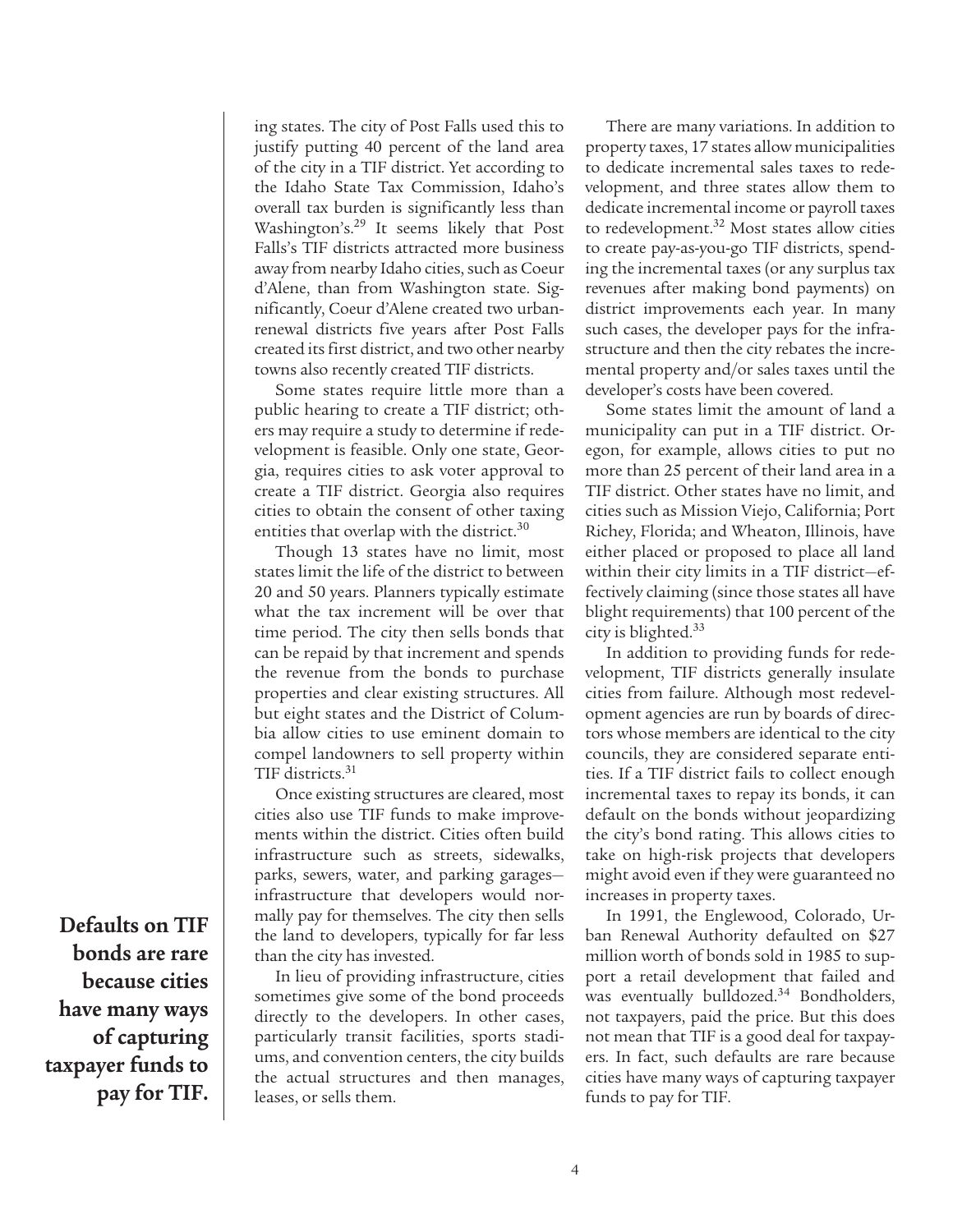First, in many states, TIF agencies get rewarded for inflation. As property values increase due to inflation, TIF revenues rise even if the district does nothing to improve the area. Normally, such increased revenues would be used by schools and other tax entities to offset increased costs, but since the TIF districts are capturing those revenues, other tax districts must either raise taxes or cut back on services.

In some states, property taxes are indexed to government budgets, not to inflation, so increased property values do not automatically boost TIF revenues. But TIF agencies have other ways of using fluctuating property values to capture revenues. For example, in Idaho, when property values decline (as they did in the recent recession), the base value of the property (the portion whose taxes go to schools and other traditional tax entities) also declines. When property values recover, the base value remains at its lowest level, so TIF districts capture "incremental" tax revenues that, prior to the recession, had gone to other tax districts.

Second, in most states, TIF districts gain when other tax entities persuade voters to increase taxes. Say a school or library district convinces voters to pass a bond levy that increases taxes by \$1 for every \$1,000 of property value. Taxes are increased both inside and outside of the TIF districts, but the increased revenues inside the TIF districts go to TIF, not to the school or library district.

For example, in 2006, voters in a fire district in Northglenn, Colorado, agreed to increase the local fire district's tax rates, an increase that the fire district admitted was needed mainly because local TIF districts had taken so much money from the fire district. Yet the increase also increased TIF revenues, effectively rewarding the urban-renewal agency for taking money from the fire district.<sup>35</sup>

Third, TIF districts get credit for development that would have taken place in the district anyway. If a city creates a TIF district out of a neighborhood that is already being gentrified by private developers, all the taxes on new development in the neighborhood go to the TIF district even though that development would have taken place without the TIF district.

Fourth, TIF districts get credit for development that takes place within their boundaries that would have taken place somewhere nearby anyway. In a growing region, new homes, shops, offices, and other developments will be built somewhere. TIF subsidies may attract such development to the district at the expense of development somewhere else in the region. The result is no net increase to the region's total tax base, but a net decrease to the tax revenues for schools and other entities that must compete with the TIF agencies for funds.

#### **History of Urban Renewal**

Urban renewal in America can be traced back to the Housing Act of 1949. This law was a response to a profound transformation that American cities were undergoing after World War II. Prior to the war, millions of mostly working-class families lived in high-density housing—sometimes called "tenements"—in the inner cities. Few of these families owned automobiles, and instead workers commuted on foot or by streetcar to nearby factories. Greenwich Village, the neighborhood celebrated in Jane Jacobs's *Death and Life of Great American Cities*, was a typical example of such a workingclass neighborhood.

In the decades after the war, the vast majority of these families moved to singlefamily homes in suburbs typified by Long Island's Levittown. Two things prompted this change. First, in contrast to pre-war factories, which could be installed in multi-level factory buildings, the moving assembly lines pioneered by Henry Ford in the production of the Model T were horizontal, requiring large areas of land. As more industries adopted these techniques, they moved to suburban areas where land was less expensive but where few people would live within walking distance of the factories.

**If a city creates a TIF district out of a neighborhood that is already being gentrified, all the taxes on new development go to the TIF district even though that development would have taken place without TIF.**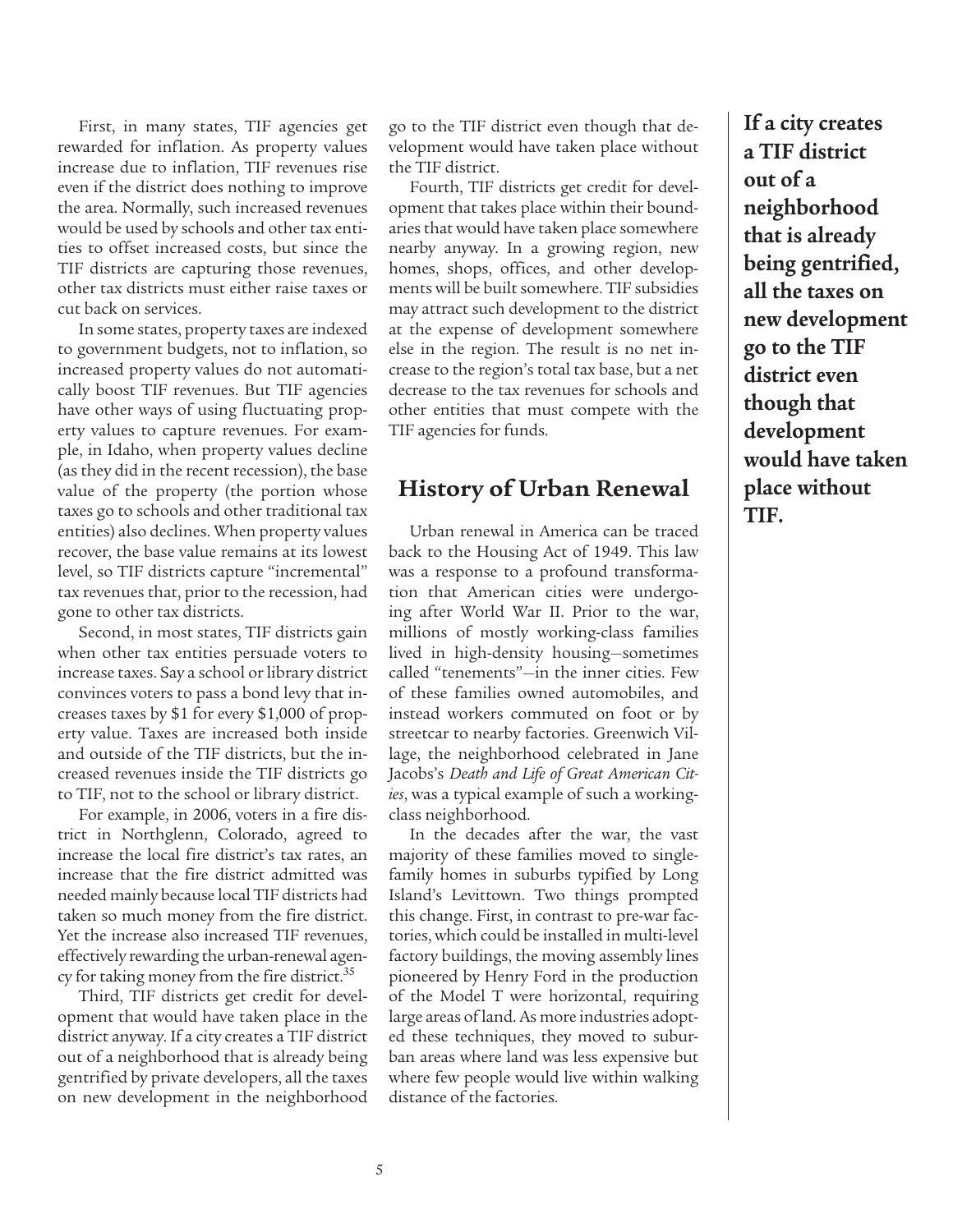**Because so many of the families displaced by urban renewal were black, James Baldwin dubbed it "Negro removal" in 1963.**

Second, working-class wages grew while the cost of driving declined, so workingclass families quickly acquired automobiles. In 1930, only about half of American families had an automobile, and these were mainly middle-class (white-collar) and upper-class families. By 1960, nearly 80 percent of American households owned one or more automobiles, giving workers the mobility they needed to live in single-family homes that might be several miles from their jobs.36

As working-class families moved out of the cities, rents on tenement housing declined. In many cases, such housing became occupied by African Americans who, due to racial discrimination, had some of the lowest incomes in the nation. Landlords failed to keep this housing in a state of good repair because they faced high vacancy rates and collected low rents from occupied units.

Central city officials were naturally concerned about the declining incomes in and tax revenues from these neighborhoods, which they called "blighted." They worried that property owners had disincentives to replace or "gentrify" the slums because the value of any new buildings would be dragged down by the continuing decline of adjacent structures. Racial segregation played a role in this assumption, as in that era many whites refused to live in even luxury housing if it was next door to homes occupied by blacks.

Urban leaders tried to use the power of government to fix this problem. They persuaded Congress to provide for "slum clearance" in Title I of the Housing Act of 1949.<sup>37</sup> Over the next 25 years, 992 cities received grants to carry out 2,532 urban renewal projects.38 Adjusted for inflation to today's dollars, these grants totaled more than \$50 billion.<sup>39</sup> Title I also encouraged cities to use eminent domain to acquire all of the properties on one or more city blocks. Cities would clear all of the structures on these properties and then offer them to developers to replace en masse instead of one at a time.

The law soon came under intense criticism, partly due to its contradictory goals. While Title I focused on slum clearance, it was part of a law whose ostensible goal was to ensure decent, affordable housing for all Americans. Thus, Title III of the law called for the construction of up to 810,000 units of low-rent public housing—with the caveat that no more than one unit of public housing could be built for each unit of slum housing cleared. In actual practice, Congress funded far less public housing than the law authorized.40

Moreover, the lag time between slum clearance and the completion of whatever developments replaced the slums averaged 12 years. This meant that most of the lowincome people displaced by slum clearance were forced to find other housing on their own, usually at a higher cost and often no better in quality. By 1961, Title I had destroyed four times as many units of housing as Title III had built.<sup>41</sup> Because so many of the displaced families were black, James Baldwin dubbed urban renewal "Negro removal" in  $1963.^{42}$ 

While race may have been a factor in such programs, the real goal, worthy or not, was to increase property values and tax revenues. Some have argued that urban renewal "was a program designed to demolish poor people's housing in the hope that the people would just go away."<sup>43</sup> But the fact is that many of the people were going away anyway, mostly to the suburbs. An inventory of 400,000 housing units cleared or scheduled to be cleared under Title I as of 1966 found that 25 percent of them were vacant, suggesting that a surplus of dense urban housing was a real problem, as people abandoned such housing for low-density suburbs.<sup>44</sup>

Between 1950 and 2000, the populations of most major central cities, from Albany, New York, to Youngstown, Ohio, declined by 25 to 60 percent even as the urban areas in which those cities are located grew.<sup>45</sup> Critics blame this "hollowing out of American cities" on federal policies. However, as University of Chicago historian Robert Bruegmann observed in *Sprawl: A Compact History*, these trends began before Congress passed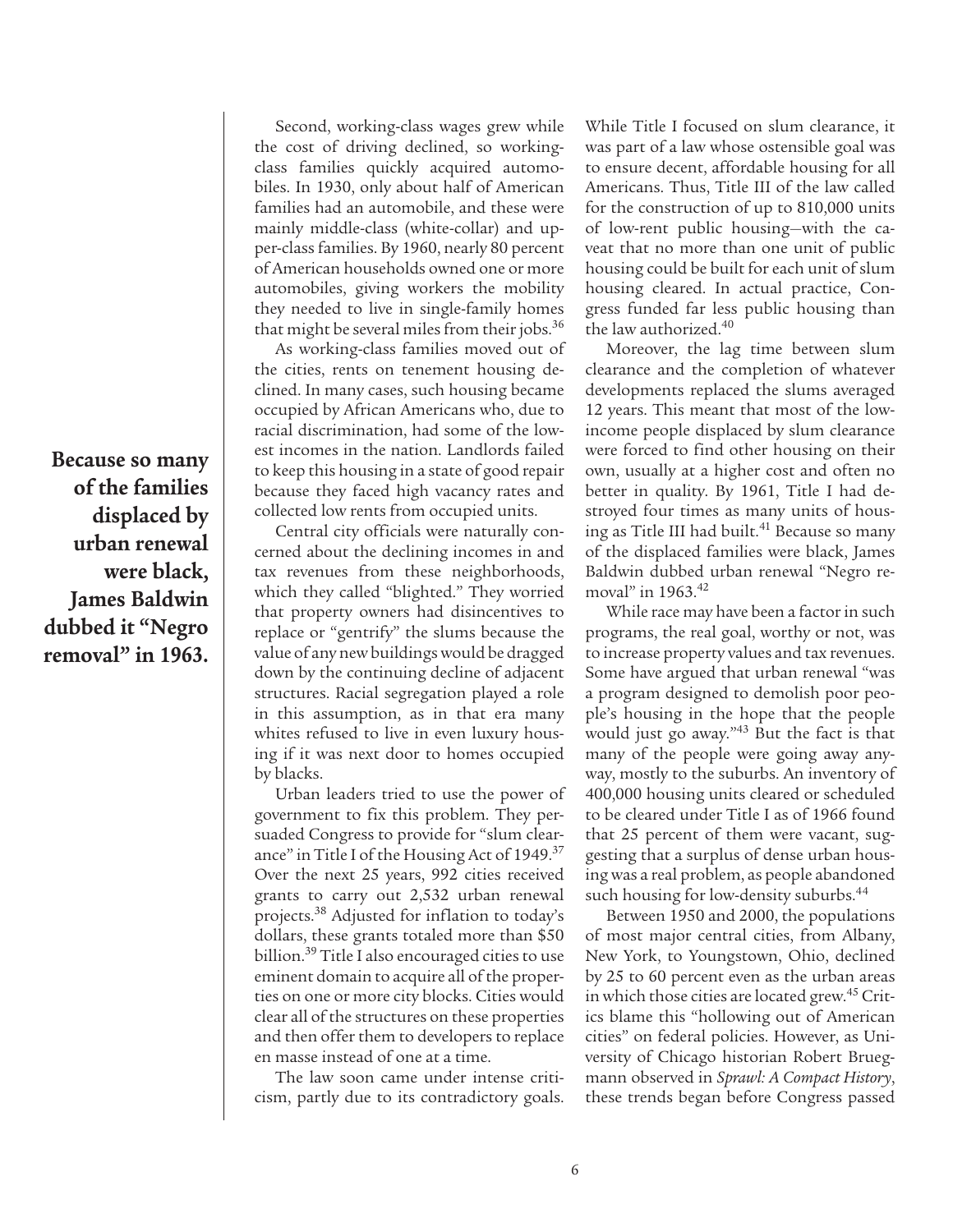Title I of the 1949 Housing Act and continued long after Congress repealed it.<sup>46</sup> They resulted from changes in transportation costs, incomes, and tastes.

Beyond the housing issue, critics asked whether government was capable of improving cities at all. In 1961 Jane Jacobs argued that many of the so-called slums that cities wanted to clear were, in fact, vibrant neighborhoods, and that the developments that were built to replace them were "truly marvels of dullness and regimentation, sealed against any buoyancy or vitality of city life."<sup>47</sup>

In 1964 economist Martin Anderson's book *The Federal Bulldozer* charged that urban renewal was not even accomplishing its goal of improving cities. Instead, he said, slum clearances merely pushed slums into other parts of the cities while the projects that replaced the slums failed to increase the overall tax revenues collected by cities.<sup>48</sup> In fact, many of the areas cleared were not redeveloped for many years, if ever, thus resulting in permanent, or at least long-term, loss in tax revenues.<sup>49</sup>

Largely due to such criticism, Congress ended the Title I program in 1974. By that time or soon after most of the surplus dense urban housing that had crowded American cities after World War II had been removed either by government action or through private gentrification. In fact, according to Purdue historian Jon Teaford, most urban renewal was done by private enterprise without federal assistance.<sup>50</sup>

With the problem solved and federal funds evaporated, government-sponsored urban renewal efforts should have ended. Yet hundreds of cities had created redevelopment agencies, and these agencies had an urge to survive for a variety of bureaucratic and political reasons. All they needed was a funding source, and that funding source was provided by tax-increment financing. Under TIF, cities can sell bonds and repay those bonds from the increased property taxes collected from the new development and enhanced property values.

Although California invented TIF in 1952, most states continued to rely on federal funding as long as that funding was available. At the time Congress repealed Title I of the 1949 Housing Act in 1974, only 8 other states—Rhode Island, Nevada, Oregon, Utah, Florida, Iowa, Connecticut, and North Dakota—had passed laws allowing cities to use TIF. But within five years after Congress repealed the law, 15 more states passed TIF laws, and today all states but Arizona allow cities to use  $TIF^{51}$ 

### **The Politics of TIF**

Though the original need for urban renewal is gone, the tools of TIF and eminent domain remain. Given a hammer, everything becomes a nail, and given the opportunity to use TIF, every neighborhood becomes blighted.

It is possible that some neighborhoods are genuinely blighted, and it is also possible that even in this enlightened age of lower racial tensions a neighborhood can be so blighted that property owners could not themselves gentrify the area. Yet it is clear that the promoters of the urban-renewal programs found in almost every major city have aims that are independent of blight or the need for government intervention to correct market failures.

First, city managers view school districts, fire districts, and other agencies funded out of property taxes as rivals for the limited tax dollars paid by the public. TIF offers cities an easy way to capture a larger share of these funds from their rivals. For example, if a city is short of funds for maintaining streets, it can create a TIF district and use TIF revenues for street maintenance in that area, leaving the rest of the city's street maintenance budget available for a smaller area.

Second, elected officials use TIF to engage in crony capitalism, that is, to provide tax subsidies to favored developers. This reduces the risk to developers, who naturally respond by making campaign contributions to the officials when they run for re-election.

Third, urban planners use TIF to practice social engineering, promoting develop**Within five years after Congress stopped funding urban renewal, 15 states had passed TIF laws.**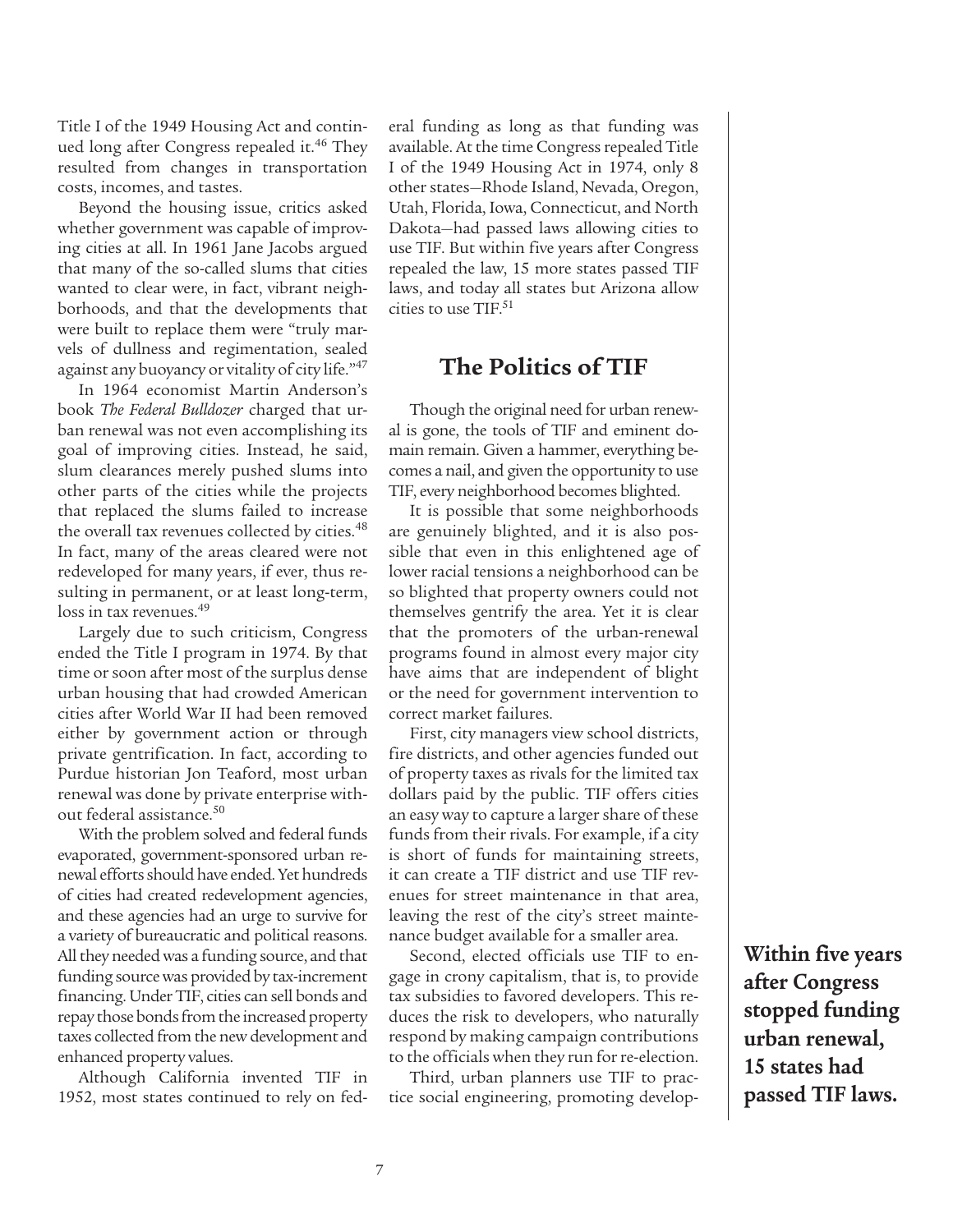**Once one hotel, office building, or housing complex is built with TIF subsidies, developers are not likely to want to build competing projects without similar subsidies.**

ments that may be less marketable but that follow the latest urban-planning fads. Ironically, the current fad is high-density, mixeduse developments in a conscious imitation of the neighborhoods that were demolished by urban-renewal projects in the 1950s and 1960s.

## **Competing for Dollars**

Cities, like fire districts, schools, libraries, and other government entities, depend on tax dollars and often rely on the same property and sales taxes. In many states, cities can increase tax rates only by persuading voters that they deserve more taxes. But Georgia is the only state that requires cities to ask voters to approve tax-increment financing, so most cities can use TIF to increase their revenues at little political cost.

City officials often present TIF as "free money" because, they suggest, the tax increment would not have taken place without the bond-funded improvements to the area. But this is far from true. First, due to inflation, tax assessments within the district would likely have increased even without any actions by the city. Since inflation also increases costs, schools and other government entities dependent on taxes end up paying higher costs to serve the district but do not collect higher revenues to cover those costs. This means that taxpayers outside the district must either pay higher taxes to support the district or accept a lower level of services in their own neighborhoods.

Second, studies show that urban renewal is not a positive-sum game. In other words, the developments stimulated by TIFsupported urban renewal projects would have happened somewhere in the urban area.52 At most, all TIF does is relocate those projects to the redevelopment district. Thus, TIF does not increase the level of economic growth or the taxes generated by that growth; all it does is direct some of those taxes to the city that creates the redevelopment district rather than to schools,

other cities in the urban area, or other tax districts.

At least one study has concluded that TIF is a negative-sum game; that is, that the extra tax burden imposed by TIF causes cities to grow slower than cities that do not use TIF, particularly if the TIF is used to support retail and other commercial uses.53 While the urban-renewal district itself may grow, "commercial TIF districts reduce commercial property value growth in the non-TIF part of the same municipality."54

There are two reasons why TIF might actually reduce a region's economic growth. One is that the increased tax burden (or reduced level of funding for schools or other public services) makes the region less attractive to new businesses. Another is that TIF creates what economists call a "moral hazard" for developers: once one hotel, office building, or housing complex is built with TIF subsidies, developers are not likely to want to build competing projects that are not supported by similar subsidies.

If TIF is a zero- or negative-sum game, then schools and other taxing entities would receive greater revenues without the TIF district than with it. Any new residences in the TIF district that have children will impose higher costs on schools. Any new developments in the district will impose higher costs on fire, police, and other services that rely on tax revenues. Thus, the costs of these government agencies will increase, but their revenues will not. As in the case of inflation, this gives other taxpayers a choice of paying higher costs or receiving less urban services.

Schools, fire districts, and other entities that compete for tax dollars are often acutely aware of the effects of TIF on their budgets. The chair of the commission for Multnomah County (where Portland, Oregon, is located) says that the county has had to cut its budgets for health, public safety, libraries, and other programs for nine straight years because Portland TIF districts took so much money from the county. "The cost of our services grows at a much faster rate than the revenues coming in," he said.<sup>55</sup>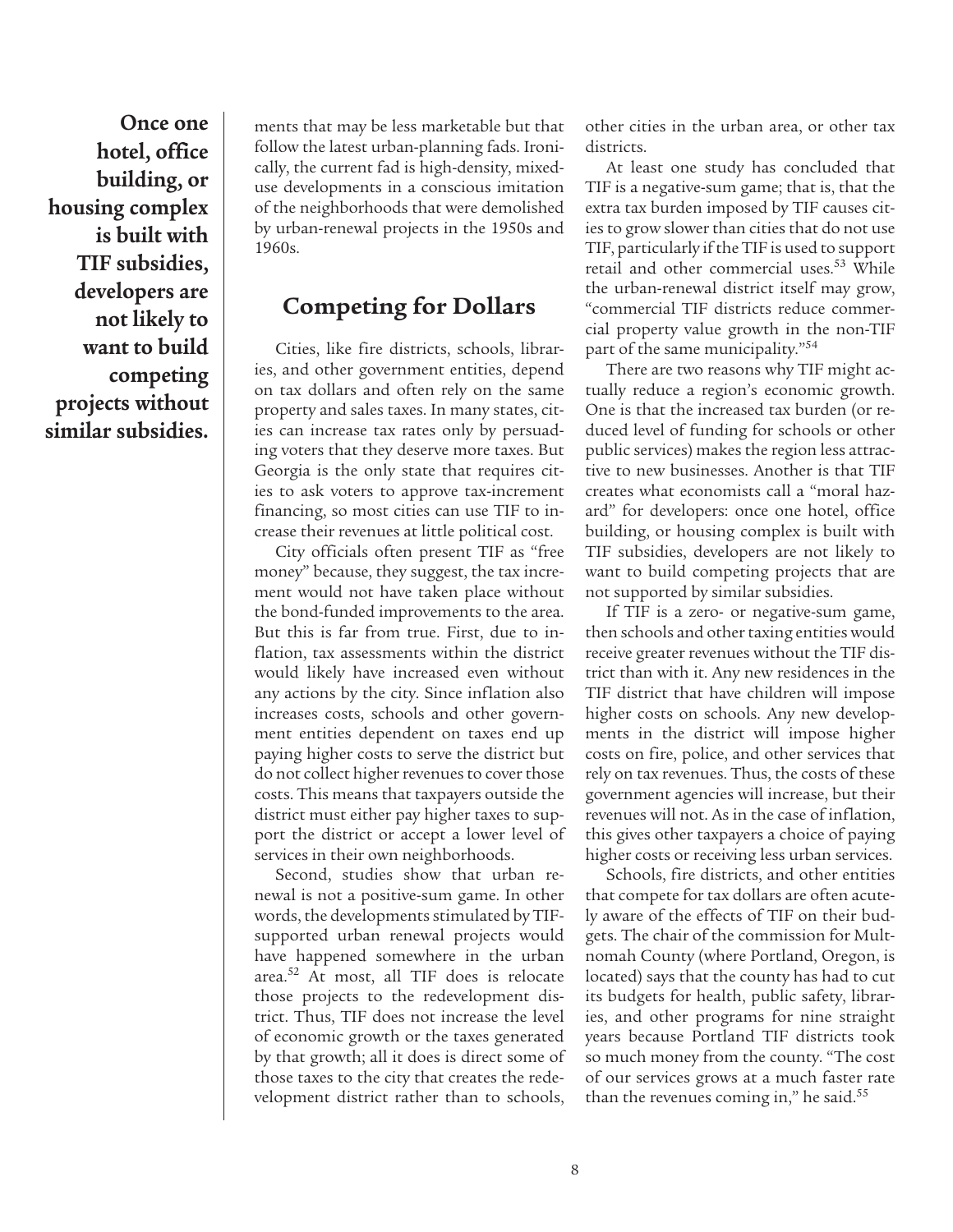Some states allow counties and other tax districts to opt out of TIF districts. For example, Sedgwick County (where Wichita, Kansas, is located) recently voted against a Wichita TIF district to support a grocery store. The city may still create the district, but the county's share of incremental taxes would go to the county, not the district.<sup>56</sup>

When a fire district in Colorado sought a \$2 million per year tax increase from local voters in 2006, a representative of the district explained that TIF had taken \$1.4 million away from the district.<sup>57</sup> Near Columbus, Ohio, Norwich Township objected to a TIF district to support a housing development "because it not only siphoned tax revenue from the township, it also saddled the township with additional residences that would need fire protection."58

Voters may be more inclined to vote for better schools or fire protection than for subsidies to developers, but when they vote to compensate other entities for lost TIF money, they are effectively supporting subsidies to developers.

## **Crony Capitalism**

It is likely that no American city exemplifies the meaning of "crony capitalism" better than Chicago, which for many years was run by a political machine controlled by Richard J. Daley. Daley died in 1976, two years before Illinois legalized the use of TIF. The first Chicago mayor to use TIF was Harold Washington, the city's first black mayor, whose goal was to rehabilitate slum neighborhoods inhabited mainly by blacks and other minorities.

After the late Mayor Daley's son, Richard M. Daley, became mayor in 1989, he transformed TIF into a source of political power. By the time he left office in 2011, nearly a third of the city was in one of 160 TIF districts. The \$500 million per year collected by those districts represented onesixth of the city's budget. Far from focusing on blight, most of the revenues came from TIF districts in and around the city's booming downtown. TIF became known as "the mayor's slush fund," because Daley used the money to reward developers who supported him and denied funds to wards represented by aldermen who opposed him.<sup>59</sup>

Daley kept TIF budgets secret—individual aldermen were only allowed to know how TIF money would be spent in their own wards.<sup>60</sup> When reporters for the *Chicago Reader* obtained the budget through a Freedom of Information Act request, they were able to document that many of the subsidies were going to developers who had made large contributions to Daley's political campaigns, or had other business relationships with Daley and his political allies. "TIFs aren't just a tool for economic development. They're a tool for consolidating power," reported the *Reader*. "At least half a dozen aldermen have told us that mayoral aides pressure them on key votes . . . by either promising to give their wards more TIF dollars or threatening to take TIF dollars away."61

Now that Daley has left office, his replacement, Rahm Emanuel, has promised to reform the program. But he isn't willing to abolish TIF, as several alderman have proposed, because he thinks it can still be effectively "used for blighted or underserved parts of the city." The problem is that, even if Emanuel uses TIF for those purposes only, one of his successors is likely to follow Daley's example by using TIF to consolidate political power.

Chicago is far from the only city in which TIF is used for crony capitalism. In 2004 newspaper reporters in Portland, Oregon, revealed the existence of a "light-rail mafia" consisting of politicians, rail contractors, and developers who relied on TIF both to help pay for new rail construction and for redevelopment of neighborhoods near rail stops.<sup>62</sup>

For example, from 1991 to 1998, the general manager of Portland's transit agency, TriMet, was Tom Walsh, whose family owned Walsh Construction, which specialized in redevelopment of inner-city neighborhoods. Under Walsh's leadership, TriMet planned **"TIFs aren't just a tool for economic development," says the** *Chicago Reader***; "they're a tool for consolidating power."**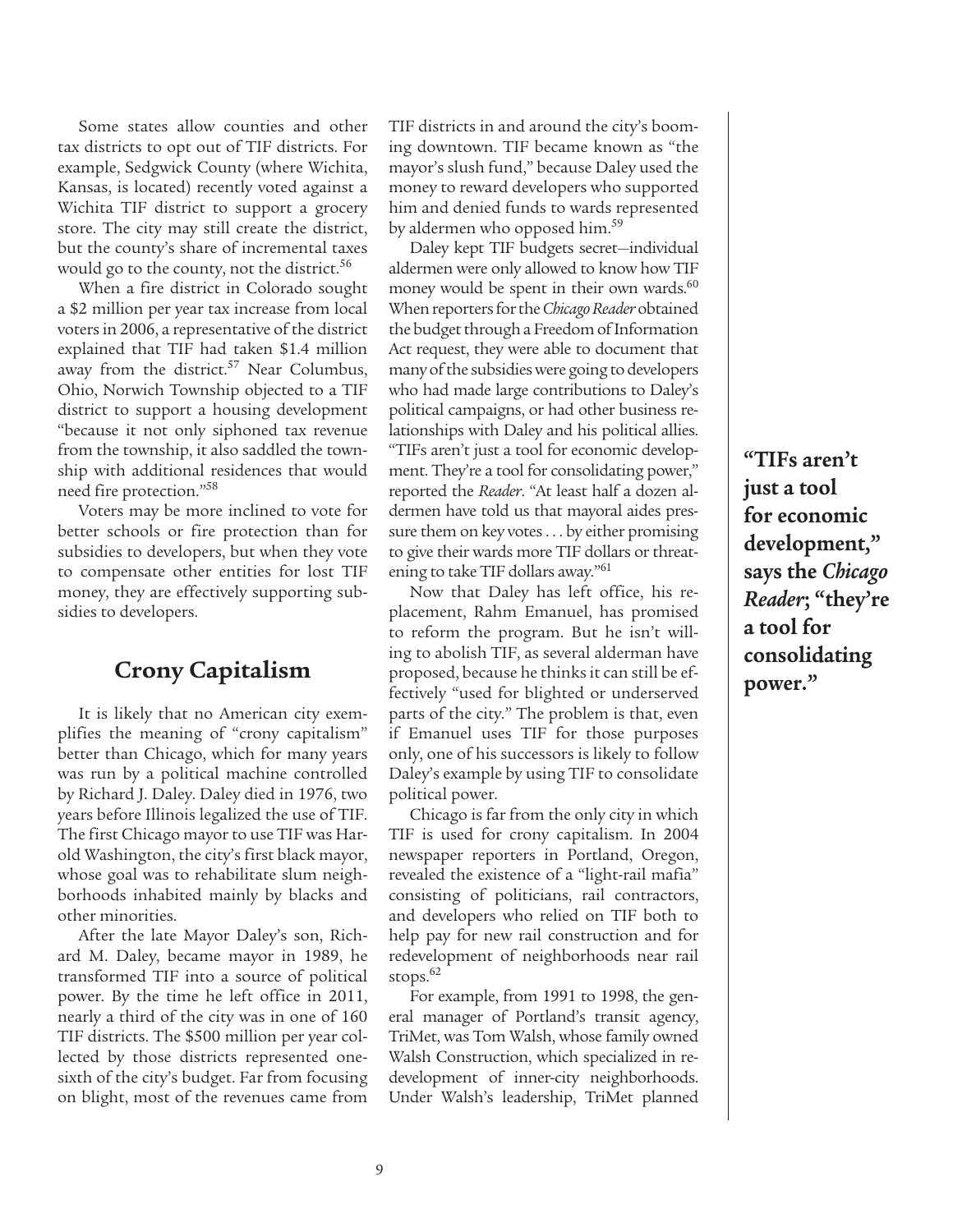and built several new rail lines. The city of Portland then used TIF to subsidize developments along the rail lines, many of which were built by Walsh Construction. When the leading advocate of TIF on Portland's city council, Charles Hales, was challenged by a wellfinanced opponent of such subsidies, Hales was able to quickly raise tens of thousands of dollars for his campaign from developers who received TIF subsidies. Walsh Construction, for example, gave Hales \$5,000.63

In addition to using TIF to increase their power, some companies rely on TIF to give them an advantage over their competitors. Over the last decade, Bass Pro Shops, the nation's second-largest sporting goods chain, has obtained more than \$560 million worth of tax subsidies, mostly TIFs (including rebates of sales taxes, a form of pay-as-you-go TIF), from 25 different communities.<sup>64</sup>

Cabela's, the nation's largest sporting goods chain, reports that, "Historically, we have been able to negotiate economic development arrangements relating to the construction of a number of our new destination retail stores, including free land, monetary grants and the recapture of incremental sales, property or other taxes through economic development bonds, with many local and state governments."65 Among other TIF subsidies, the company obtained \$61 million from Buda, Texas; \$54 million from Reno; \$40 million from Kansas City; \$32 million from Fort Worth; \$21 million from a community near Reading, Pennsylvania; and \$12 million from Rapid City, South Dakota.<sup>66</sup>

In contrast, Gander Mountain—which competes with both Bass Pro Shops and Cabela's—opposes TIF and other subsidies and attempts to build its stores without them. This may be one reason that Gander Mountain is only the nation's third-largest sporting goods chain. "We consider these demands [for subsidies] to be anti-competitive and fundamentally inappropriate," says Gander Mountain CEO Mark Baker, who points out that "incentives to lure retail into a community often do harm to businesses already located in the area."67

## **Social Engineering**

Many urban planners believe there is a pent-up demand for living in "new-urban" developments: high-density, mixed-use developments served by transit lines. Planners believe such projects are less auto-oriented and therefore more environmentally sound. According to these planners, developers have failed to meet the demand for mixed-use density developments because existing zoning codes require separation of residential from commercial uses.

Yet when planners rezoned areas to allow such developments, few were built and even fewer were successful. Surveys repeatedly show that the vast majority of American homebuyers prefer suburbs over higherdensity projects.<sup>68</sup> Since developers weren't voluntarily building transit-oriented developments, planners in Albuquerque, Denver, Portland, and many other cities have turned to TIF to effectively compensate developers for the lower marketability of new urban developments.

Portland, Oregon, has built numerous new-urban developments (also known as transit-oriented developments), and Portland planners often claim that these developments were stimulated by the opening of new light-rail and streetcar lines.<sup>69</sup> In reality, when Portland's first light-rail line opened for business in 1986, the city zoned much of the land near light-rail stations for highdensity development. Ten years later, city planners sadly reported to the Portland City Council that "we have not seen any of the kind of development—of a mid-rise, higherdensity, mixed-use, mixed-income type—that we would've liked to have seen" along the light-rail line. City commissioner Charles Hales noted, "we are in the hottest real estate market in the country," yet city planning maps revealed that "most of those sites [along the light-rail line] are still vacant. $170$ 

To correct this, Hales persuaded the city council to use TIF and other subsidies to encourage developers to build transit-oriented developments. Today, Portland routinely cre-

**While the nation's two largest sporting goods chains have received hundreds of millions of dollars in TIF subsidies, the CEO of the third-largest says such subsidies are "anticompetitive and fundamentally inappropriate."**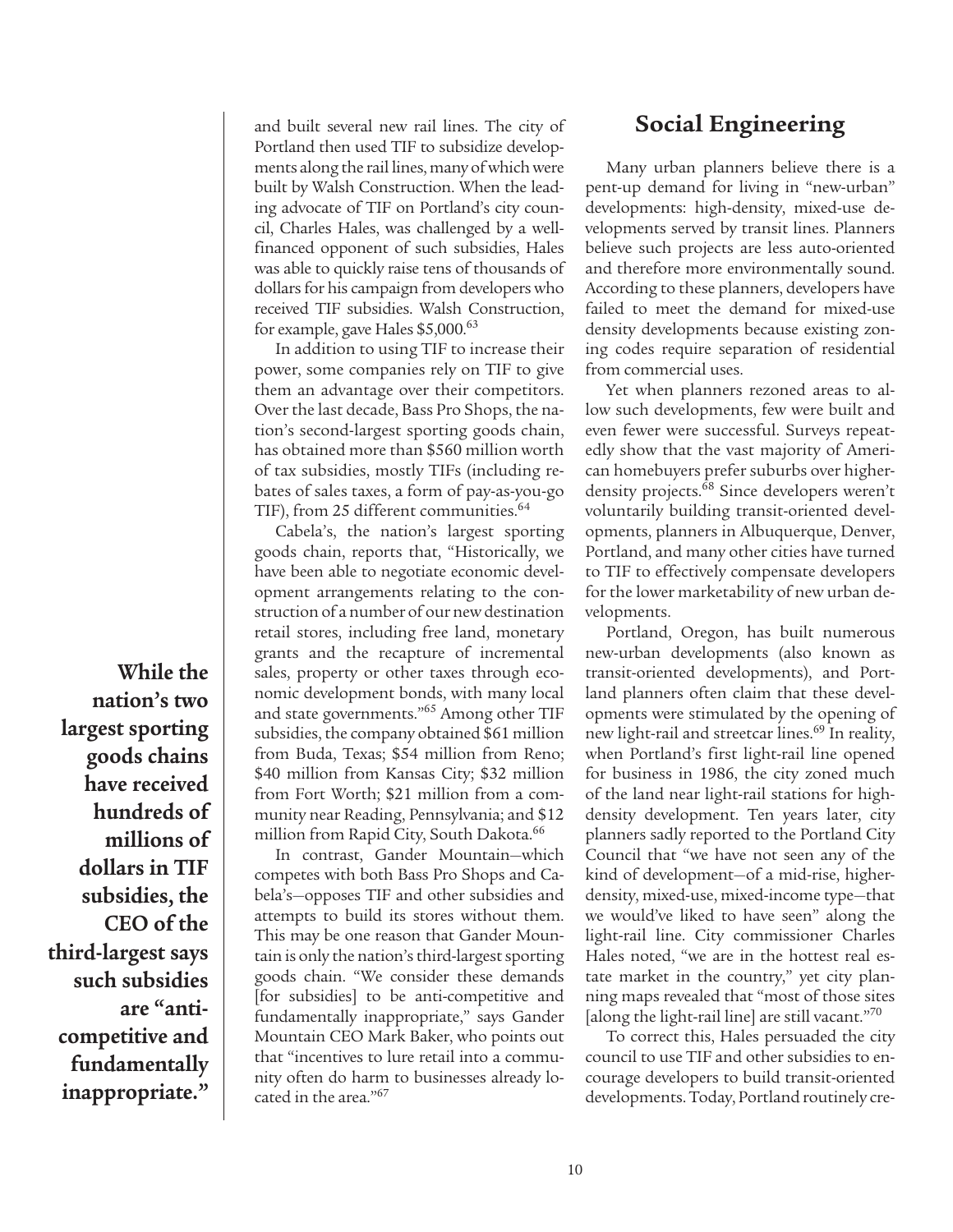ates urban-renewal districts along all of its light-rail and streetcar lines so it can use TIF funds to promote high-density development along those lines. Portland's famous Pearl District alone received more than \$170 million in subsidies, mostly financed by  $TIF.^{71}$ 

Before the recent recession, the Denver metro area had "the highest housing prices of any state without a coastline," observed Denver Chamber of Commerce CEO Tom Clark. So, when the city replaced Stapleton Airport with Denver International Airport in 1995, developers would have been ecstatic to build conventional low-density housing in the 4,700 acres vacated by Stapleton.<sup>72</sup> However, the city wanted a new-urban community, so it offered developers \$294 million in subsidies to build at higher densities.<sup>73</sup> Though "affordably priced," the higher-density units in the development were "slow to sell."74

Albuquerque is another western city that has been rapidly growing in recent decades. In the 1980s, the state of New Mexico decided to make nearly 13,000 acres of vacant state land adjacent to the city available for development. Rather than allow developers to build for the market, the state hired Peter Calthorpe, a leading new-urban planner, to design a high-density community called Mesa Del Sol. The developer expects to spend more than \$600 million on roads, water, sewer, and other infrastructure. Instead of passing these costs onto home and other property buyers, as would be done in a normal suburban development, the developer will cover most of these costs out of 67 percent of city property and gross receipts taxes (similar to sales taxes) and 75 percent of state gross receipts taxes collected from the development over the next 25 years.<sup>75</sup>

When a Houston developer considered the idea of building a high-density, mixeduse development in that city, he reviewed such developments in other cities and "discovered the ones that were economically successful were the ones that had government help." Since no such help was coming from the city of Houston, the developer decided not to build one there.76

#### **TIF by the Numbers**

TIF is "the fastest-growing part of the [city of Chicago] budget," observes Chicago Mayor Rahm Emanuel.77 That appears to be true of many other cities as well. While there is no central clearinghouse for TIF data, the data that are available suggest that the use of TIF is rapidly growing throughout the nation.

- **●** California property taxes going to TIF grew from \$1.5 billion in 1995 to \$5.7 billion in 2009, representing a 10 percent annual growth rate.78
- **●** Oregon property taxes going to TIF grew from \$65 million in 1998 to \$212 million in 2010, representing a 10.4 percent annual growth rate.79
- **●** Idaho property taxes going to TIF grew from less than \$20 million in 2000 to more than \$52 million in 2009, representing an 11.4 percent annual growth rate.80
- **●** TIF bond sales grew from about \$1.7 billion per year in 1990–1995 to \$3.3 billion per year in 2005–2010, an annual growth rate of 4.6 percent.<sup>81</sup>

As shown in Table 1, bond sale reports for 2005–10 indicate that per-capita TIF bonds were highest in California, averaging \$57 per year, followed by Colorado, Connecticut, and Missouri. Actual TIF collections will be much greater than bond sales because TIF revenues must pay off past bonds, finance charges, and pay-as-you-go TIF. In California, TIF collections of more than \$5 billion per year are close to three times TIF bond sales of \$2.1 billion per year.

If California is any indication, there is room for much more growth in the other 48 states that allow cities to use TIF. The \$5.7 billion in TIF property taxes collected by California redevelopment agencies is roughly equal to the TIF funds collected by all other states combined. California's TIF collections were \$153 per resident in 2010. If all states put that much money per resident into TIF, TIF nationwide

**If all states dedicated as much money per resident to TIF as California, TIF collections would be five times higher than today.**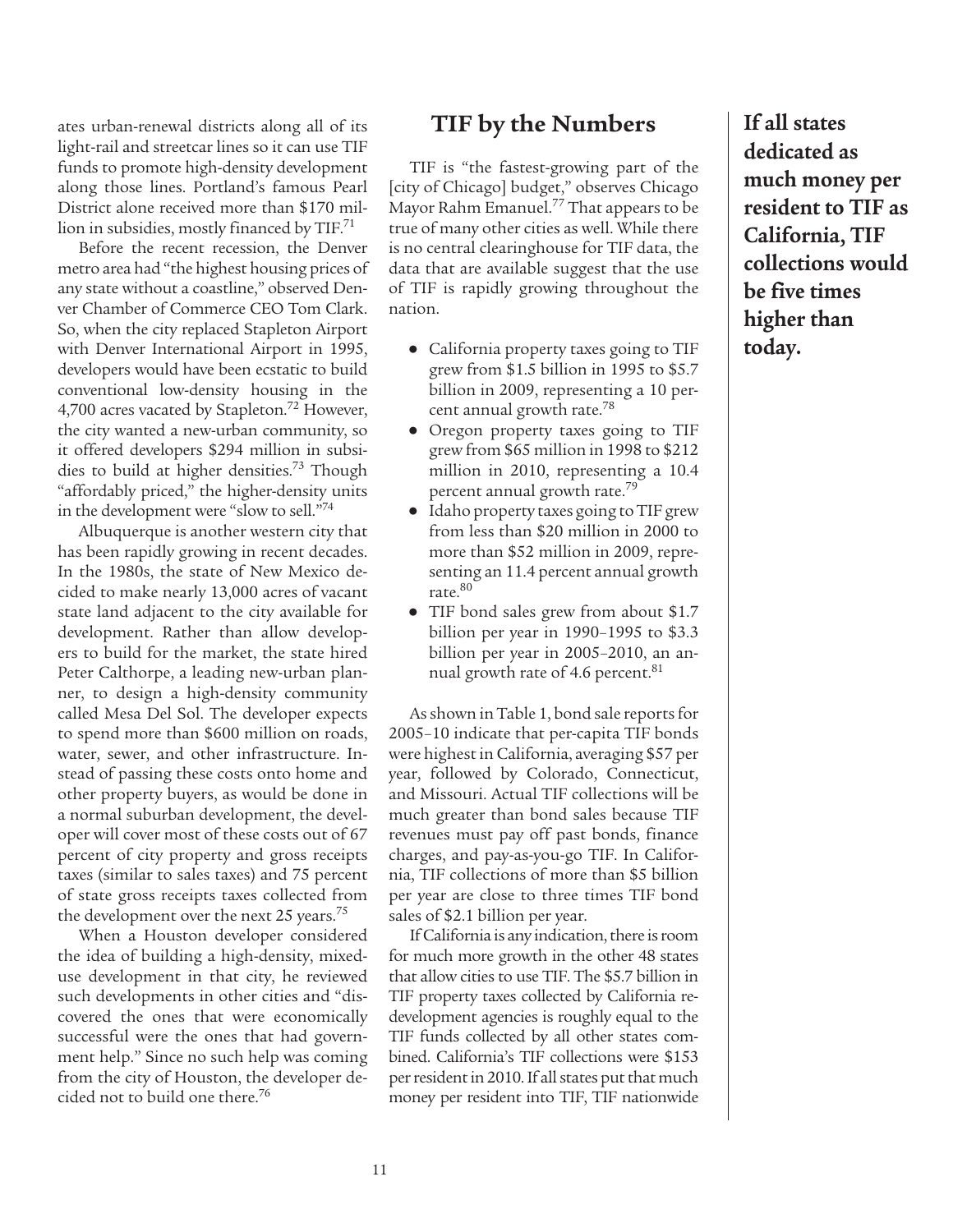| <b>State</b>   | TIF Bonds (\$ millions) | Annual Sales Per Capita (\$) |
|----------------|-------------------------|------------------------------|
| California     | 12,702.2                | 57.28                        |
| Colorado       | 845.7                   | 28.05                        |
| Connecticut    | 544.0                   | 25.77                        |
| Missouri       | 722.0                   | 20.10                        |
| Kansas         | 325.1                   | 19.22                        |
| Minnesota      | 558.4                   | 17.67                        |
| Indiana        | 429.9                   | 11.15                        |
| Iowa           | 191.5                   | 10.61                        |
| Nevada         | 161.7                   | 10.20                        |
| Georgia        | 554.3                   | 9.40                         |
| Pennsylvania   | 636.7                   | 8.42                         |
| Montana        | 48.2                    | 8.24                         |
| Illinois       | 466.7                   | 6.03                         |
| West Virginia  | 58.8                    | 5.38                         |
| Ohio           | 323.3                   | 4.67                         |
| Rhode Island   | 28.7                    | 4.54                         |
| Utah           | 70.7                    | 4.23                         |
| South Carolina | 105.0                   | 3.84                         |
| Mississippi    | 60.8                    | 3.43                         |
| Texas          | 477.5                   | 3.21                         |
| Michigan       | 154.0                   | 2.57                         |
| Florida        | 240.8                   | 2.16                         |
| Nebraska       | 21.6                    | 2.01                         |
| Idaho          | 14.2                    | 1.53                         |
| South Dakota   | 7.2                     | 1.48                         |
| Oklahoma       | 25.7                    | 1.16                         |
| Alabama        | 29.8                    | 1.05                         |
| Arkansas       | 16.8                    | 0.97                         |
| Tennessee      | 32.9                    | 0.87                         |
| Oregon         | 17.9                    | 0.78                         |
| North Dakota   | $3.0$                   | 0.77                         |
| Virginia       | 13.6                    | 0.29                         |
| Wisconsin      | 8.1                     | 0.24                         |
| Louisiana      | 5.0                     | 0.19                         |
| Kentucky       | 1.2                     | 0.04                         |

**Table 1 TIF Bond Sales by State, 2005–10**

Source: "TIF Bonds 2005 to 2010," Securities Data Corporation spreadsheet, 2011.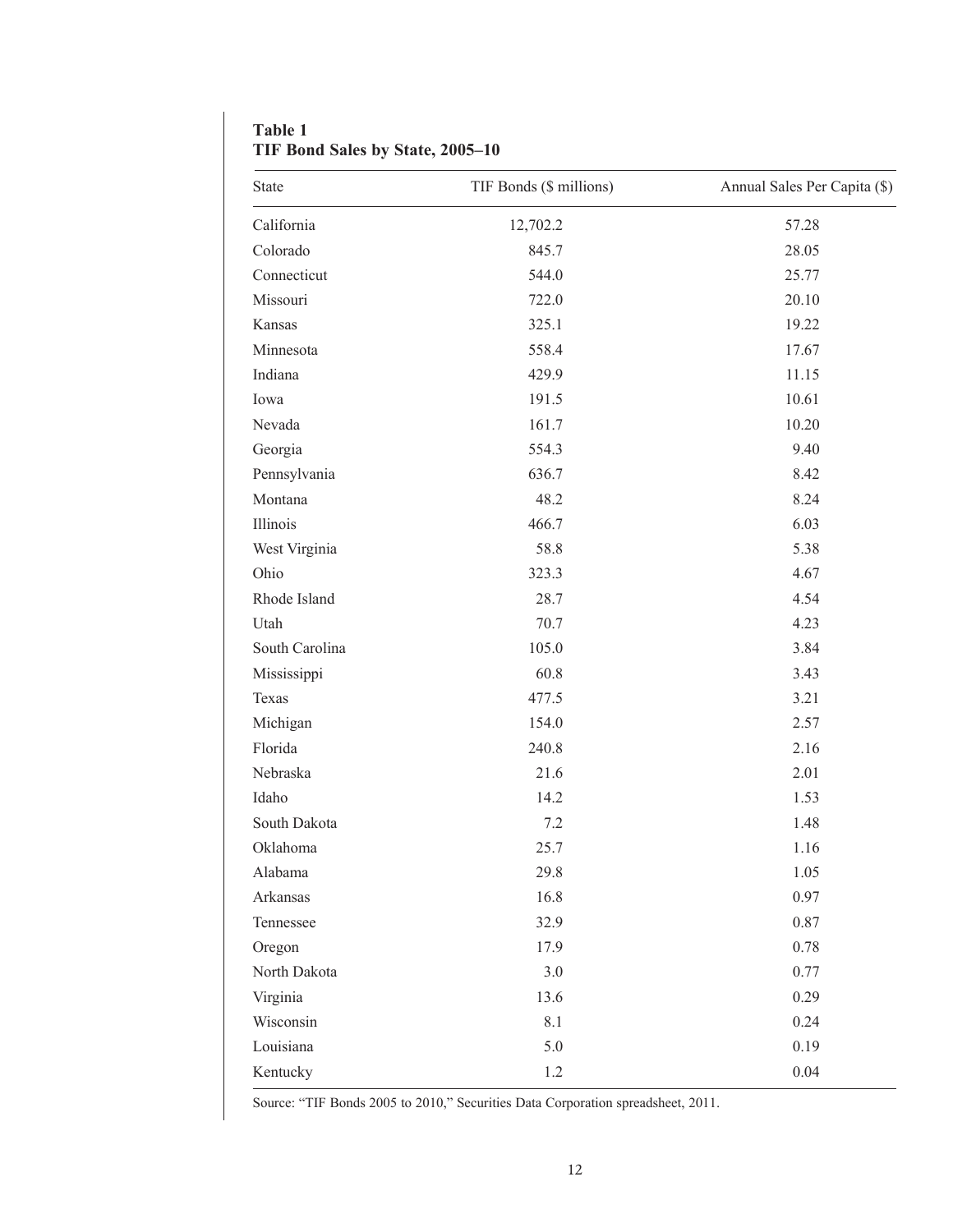revenues would total \$47 billion, or close to five times the current amount.

Figured another way, the share of California property taxes going to TIF has grown from about 2 percent in 1970 to nearly 12 percent today. If all states diverted 12 percent of property taxes to TIF, TIF collections would exceed \$56 billion, or more than five times current collections. At the 10 percent annual growth rates found in California, Idaho, and Oregon, nationwide TIF revenues will meet or exceed these levels in less than 20 years.

## **Reform or Repeal?**

The benefits of tax-increment financing are questionable. Originally created to solve a problem that no longer exists, TIF is now being used by cities to

- **●** Attract businesses to a specific neighborhood that probably would have located in a nearby area without any subsidy;
- **●** Capture funds that voters think they have allocated to schools, fire departments, and other purposes in order to spend them on grandiose projects that have little net benefit; and
- **●** Build neighborhoods that follow the latest planning fads, which could not be marketed without government subsidies.

Since most development attracted by TIF likely would have taken place in the same urban area, though not necessarily the exact same location, without TIF, every dollar going to a TIF project represents a dollar taken away from schools, fire districts, and other tax entities.

Despite this, the number of TIF districts and TIF revenues are both growing rapidly. In the short run, eliminating TIF will help states close critical budget gaps. In the long run, eliminating TIF will prevent cities from taking ever-increasing amounts of money from schools and other programs that are supported by property taxes.

Although California governor Jerry Brown has proposed to eliminate TIF in the Golden State, governors and lawmakers in other states will be tempted to merely try to reform TIF. Possible reforms could include

- **●** Tightening the definition of "blight" or other rules limiting the use of TIF;
- **●** Defining TIF formulas to ensure that TIF districts don't automatically get more funds when other tax districts raise tax rates;
- **●** Allowing other tax entities to opt out of TIF districts; and
- **●** Requiring a vote of the people to approve or extend a TIF district.

There are two problems with any attempts to reform TIF. First, no matter how much legislatures may try to focus TIF on genuine examples of blighted neighborhoods, cities will find ways to get around such safeguards. Second, there is little evidence that city governments are better than private developers at determining the type and location of new development that cities need, and plenty of evidence that they are not as good. Instead of reforming TIF, state legislatures should simply repeal the laws that give cities and counties the authority to use it and similar tools to subsidize economic development.

#### **Notes**

The author wishes to thank Alison Meyer for her invaluable assistance with this paper.

1. Dale Kasler, "Brown's Countdown, Day 1: Plan Takes on Powerful Redevelopment Forces," *Sacramento Bee*, January 10, 2011, p. 1A, tinyurl. com/4kwrlau.

2. John Chiang, "Community Redevelopment Agencies Annual Report," California State Controller, December 31, 2010, p. 1, tinyurl.com/62q7exb.

3. John Diaz, "Jerry Brown's Audacity," *San Francisco Chronicle*, February 13, 2011, tinyurl. com/66bg6cb.

4. Jessica Garrison, "Cash to Fight Blight Paying City Salaries in California," *Los Angeles Times*, **There is little evidence that city governments are better than private developers at determining the type and location of new development that cities need, and plenty of evidence that they are not as good.**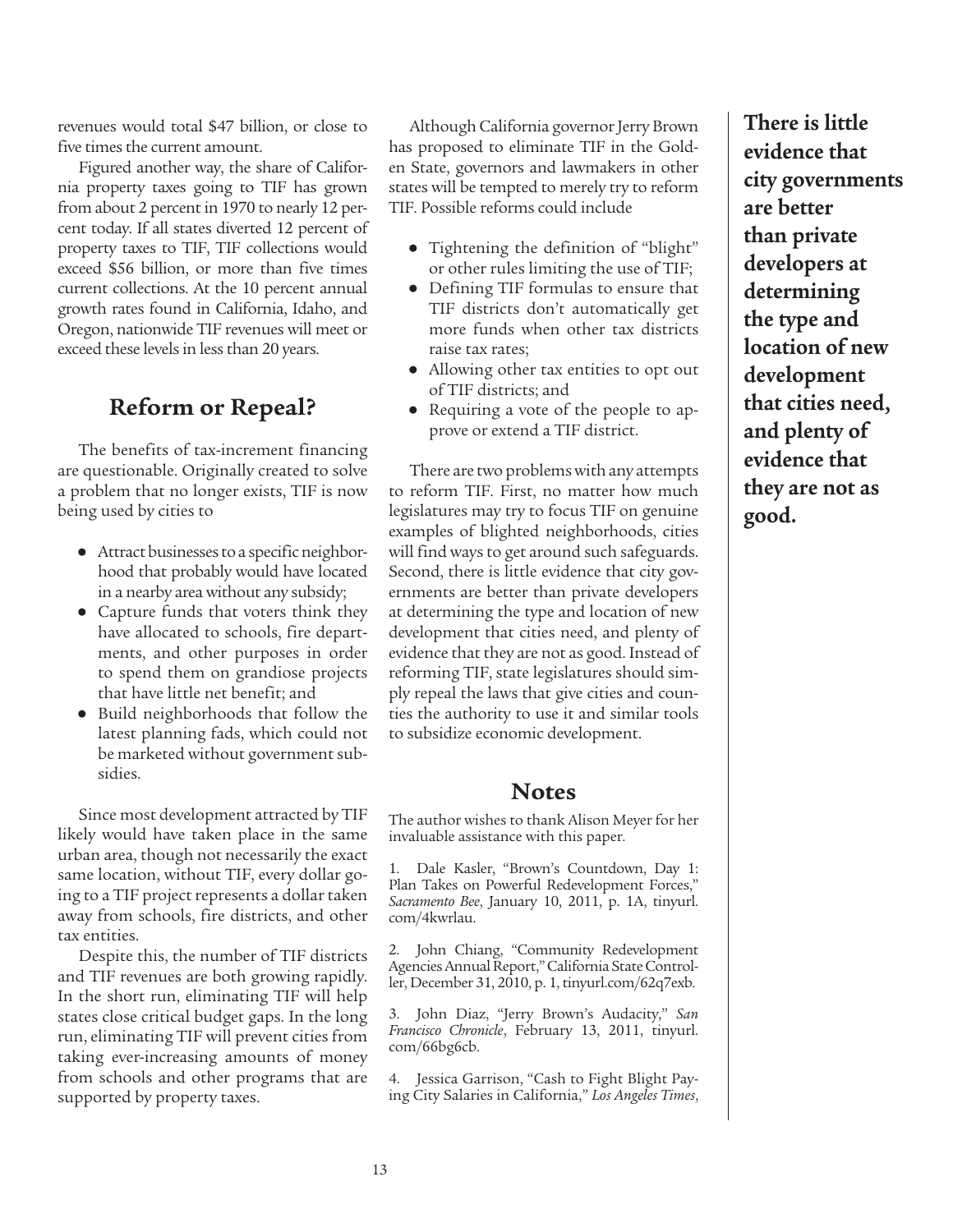February 18, 2011, tinyurl.com/6ld7d62.

5. Diaz.

6. Craig Johnson, "The Use of Debt in Tax Increment Financing," in *Tax Increment Financing and Economic Development: Uses, Structures, and Impact*, ed. Craig Johnson and Joyce Man (Albany, NY: SUNY Press, 2001), p. 74.

7. "TIF Bonds 2005 to 2010," Securities Data Corporation spreadsheet, 2011.

8. Laura Girresch, "City Council Gives Wagner Dealership \$152,000 in TIF Funds," *Belleville News-Democrat* (Belleville, IL), June 30, 2010, tinyurl.com/3yj5c6n.

9. Mariecar Mendoza, "Deal Helps Retain Auto Dealership," *The Desert Sun* (Palm Springs, CA), July 11, 2010.

10. Margaret Gillerman, "Walmart Store Gets Bridgeton's Approval," *St. Louis Post-Dispatch*, July 8, 2010, tinyurl.com/37o5arg.

11. Dianne Solis, "Farmers Branch OKs Talks to Sell Four Corners Site to Wal-Mart," *Dallas Morning News*, July 15, 2010, tinyurl.com/2fe39l2.

12. Derek Danziger, "Ensuring Housing Affordability Downtown," *San Diego Metropolitan Magazine*, July 6, 2010, tinyurl.com/32rhqvr.

13. Kelly Davis, "Part of the Equation," *San Diego City Beat*, July 21, 2010, tinyurl.com/2botvme; David Batterson, "San Diego to House Homeless at World Trade Center," *San Diego Reader*, October 6, 2010, tinyurl.com/2db9uv5.

14. Paul Hampel, "Details of Loop-Forest Park Trolley Plan Are Disclosed," *St. Louis Post-Dispatch*, July 10, 2010, tinyurl.com/2bsopx2.

15. Mike Norman, "Oh, Fort Worth Just Has to Get Streetcars—All the Best Cities Do," *Fort Worth Star-Telegram*, July 15, 2010, tinyurl.com/24e44br.

16. Roy Appleton, "Agreement Brings Some Focus to Oak Cliff Streetcar Line," *Dallas Morning News*, July 7, 2010, tinyurl.com/28z9bmm.

17. Dave Askins, "DDA Approves Grant for Zingerman's," *Ann Arbor Chronicle*, July 7, 2010, tinyurl.com/2ac4a2t.

18. Mary Morgan, "Zingerman's Project Seeks Brownfield Status," *Ann Arbor Chronicle*, June 30, 2010, tinyurl.com/26m7jzr.

19. Ann S. Kim, "Developer of Freeport Movie Theater Seeks Town Funding," *Portland Press Herald* (Portland, ME), July 17, 2010, tinyurl.com/2f73vlm.

20. "Freeport OKs Cinema TIF," *Mainebiz*, August 12, 2010, tinyurl.com/23josg9.

21. Kurt Nunez, "Forum: Downtown Hotel Is Bad Deal," *North County Times* (San Diego, CA), July 22, 2010, tinyurl.com/25mu7ap.

22. Bill Dries, "IDB Approves \$45M in Revenue Bonds for Downtown Hilton," *Memphis Daily News*, July 22, 2010, tinyurl.com/29c863t.

23. Becky Schlikerman, "With Target Built, Officials Laud Wilson Yard Project," *Chicago Breaking Business*, July 20, 2010, tinyurl.com/2fl5qyv.

24. Carrie Ritchie, "River Place Plan Gets Thumbs Up," *Indianapolis Star*, July 22, 2010, p. R1.

25. "Artists Recruited for Mural in Sandy," *The Oregonian* (Portland, OR), July 16, 2010, tinyurl. com/39t5wda.

26. Alyssa Talanker and Kate Davis, "Straying from Good Intentions: How States Are Weakening Enterprise Zone and Tax Increment Financing Programs," Good Jobs First, Washington, 2003, p. 1, tinyurl.com/37nq9xy.

27. Greg LeRoy and Sara Hinkley, "No More Secret Candy Store: A Grassroots Guide to Investigating Development Subsidies," Good Jobs First, Washington, 2002, p. 77.

28. Jane Ford-Stewart, "Homeowners Oppose 'Blighted' Designation," *MuskegoNow* (Muskegon, MI), June 29, 2010, tinyurl.com/2dlcfcq.

29. "State and Local Tax Burden Analysis, FY 2008," Idaho State Tax Commission, Boise, 2009, p. 13.

30. "2008 TIF State-by-State Report," Council of Development Finance Agencies, Washington, 2008.

31. Ibid.

32. Ibid. New Mexico's gross receipts tax is counted as a sales tax.

33. James Bovard, "Political Plundering of Property Owners," Future of Freedom Foundation, 2002, tinyurl.com/235ao; Matthew Waite, "'Blighted' Isn't All Bad, City Says," *St. Petersburg Times* (St. Petersburg, FL), January 10, 2002, tinyurl.com/2dn9ug8.

34. "Englewood Urban Renewal Office Defaults on June Bond," *Rocky Mountain News* (Denver, CO), June 13, 1991; John Rebchook, "King Soop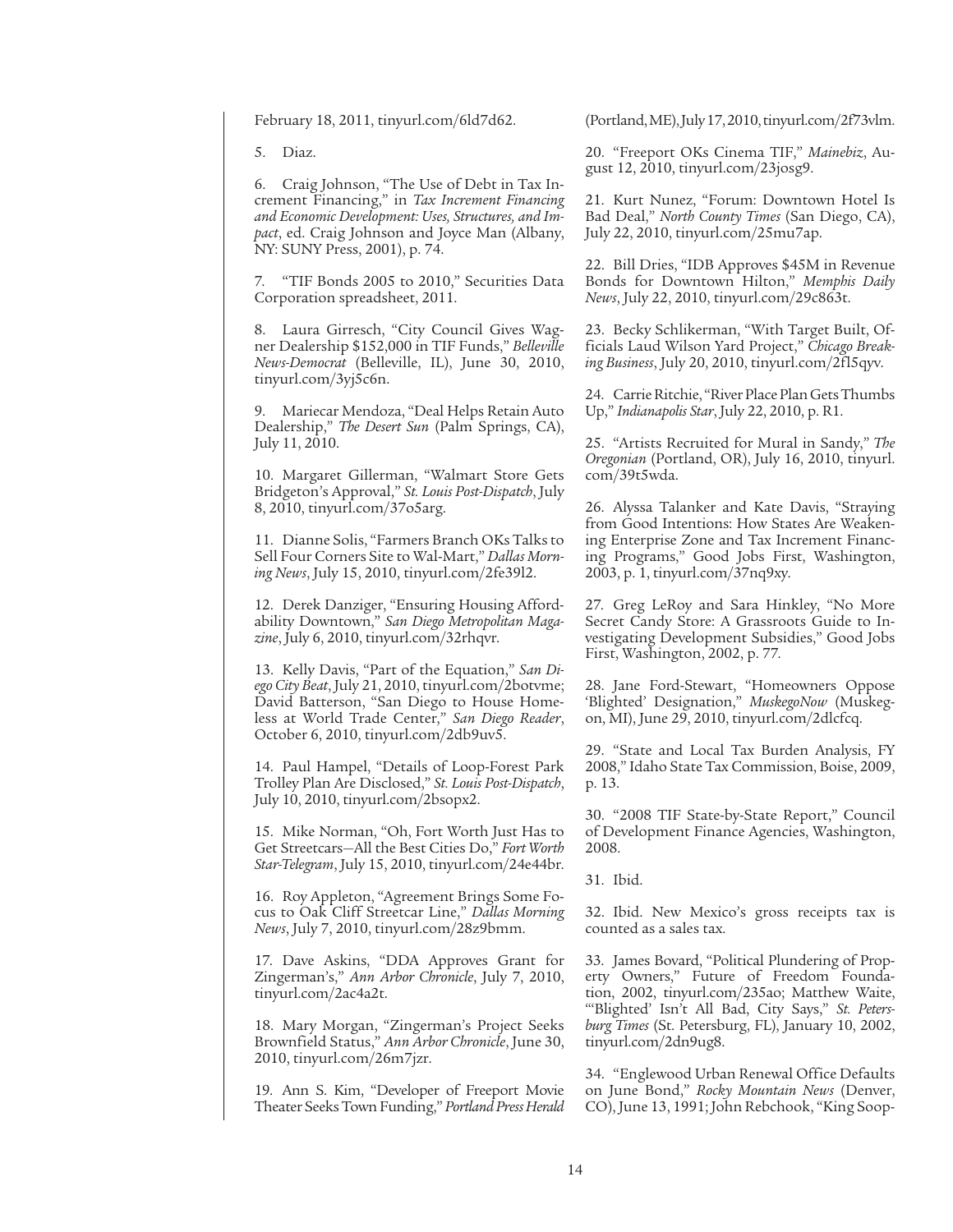ers Aims to Demolish Trolley Square," *Rocky Mountain News* (Denver, CO), March 4, 1995.

35. Monte Whaley, "Growth Fanning Fire District Needs," *Denver Post*, September 9, 2006.

36. Michael A. Rossetti and Barbara S. Eversole, *Journey to Work Trends in the United States and Its Major Metropolitan Areas, 1960–1990* (Washington: Federal Highway Administration, 1993), p. 2-2.

37. Housing Act of 1949, Public Law 81-171.

38. Alexander Garvin, *The American City: What Works, What Doesn't* (New York: McGraw-Hill, 2002), p. 175.

39. William J. Collins and Katharine L. Shester, "Slum Clearance and Urban Renewal in the United States, 1949–1974," paper presented at Economic History Workshop, Cambridge, MA, October 2009, p. 3, tinyurl.com/32baovk.

40. Alexander Von Hoffman, "A Study in Contradictions: The Origins and Legacy of the Housing Act of 1949," *Housing Policy Debate* 11, no. 2 (2000): 310–11, tinyurl.com/39r3s9m.

41. Peter Hall, *Cities of Tomorrow*, 3rd ed. (Malden, MA: Blackwell, 2002), p. 253.

42. Kenneth B. Clark, "A Conversation with James Baldwin," Freedomways (Summer, 1963), pp. 361–68, reprinted in *Conversations with James Baldwin* (Jackson, MS: University Press of Mississippi, 1989), p. 42.

43. William Tucker, "Building Codes, Housing Prices, and the Poor," in *Housing America: Building Out of a Crisis*, ed. Randall Holcombe and Benjamin Powell (Oakland, CA: Independent Institute, 2009), p. 66.

44. Collins and Shester, p. 2.

45. "Large USA Urban Areas: 1950 to 2000," demographia.com/db-uza2000.htm; and "Core Cities with 1950 Boundaries: Population Trends from 1950," demographia.com/db-corecities1950.htm (compiled from Census data by Wendell Cox, demographia.com).

46. Robert Bruegmann, *Sprawl: A Compact History* (Chicago: University of Chicago Press, 2005), p. 43.

47. Jane Jacobs, *The Death and Life of Great American Cities* (New York: Random House, 1961), p. 4.

48. Martin Anderson, *The Federal Bulldozer: A Critical Analysis of Urban Renewal, 1949–1962* (Cambridge, MA: MIT Press, 1964).

49. Jon C. Teaford, "Urban Renewal and Its Aftermath," *Housing Policy Debate* 11, no. 2 (2000): 445–51, tinyurl.com/2wfjrt9.

50. Ibid.

51. "2008 TIF State-by-State Report." This report errs in claiming that Tennessee authorized TIF in 1945. In fact, Tennessee's law was passed in 1978. See Rose Naccarato, "Tax Increment Financing: Opportunities and Concerns," Tennessee Advisory Commission on Intergovernmental Relations, March, 2007, p. 4.

52. David Swenson and Liesl Eathington, "Do Tax Increment Finance Districts in Iowa Spur Regional Economic and Demographic Growth?" Economics working paper, Iowa State University, 2002, p. 1, tinyurl.com/3463tow.

53. Richard Dye and David Merriman, "The Effects of Tax Increment Financing on Economic Development," *Journal of Urban Economics* 47, no. 2 (March 2000): 306.

54. Richard Dye and David Merriman, "Tax Increment Financing: A Tool for Local Economic Development," *Land Lines* 18, no. 1 (January 2006): 1, tinyurl.com/29uvwaj.

55. Joanne Zuhl, "Ted Wheeler Wants to Talk Urban Renewal Areas," *Street Roots*, July 10, 2009, tinyurl.com/lqqyzh.

56. Emily Behlmann, "Sedgwick County Rejects Planeview Grocery TIF," *Wichita Business Journal*, October 6, 2010, tinyurl.com/25jz6d6.

57. Whaley, p. B-3.

58. Kevin Corvo, "Hilliard Scales Back TIF to Appease Critics," *Columbus Local News* (Columbus, OH), June 28, 2010, tinyurl.com/335rmds.

59. Abdon Pallasch, "Emanuel and New Aldermen to Tackle City's TIF Subsidies," *Chicago Sun-Times*, March 14, 2011, tinyurl.com/3zmqcf2.

60. Ben Joravsky and Mick Dumke, "The Shadow Budget," *Chicago Reader*, October 22, 2009, tinyurl.com/yjnb7fc.

61. Ben Joravsky and Mick Dumke, "Shedding Light on the Shadow Budget," *Chicago Reader*, December 10, 2009, tinyurl.com/43tmmg2.

62. Jim Redden, "Can Goldschmidt Come Back?" *Portland Tribune* (Portland, OR), May 21, 2004, tinyurl.com/42jswol; Jim Redden, "Neil's Network," *Portland Tribune*, May 21, 2004, tinyurl.com/2lcesn.

63. Scott Learn, "Last-Minute Donations Come